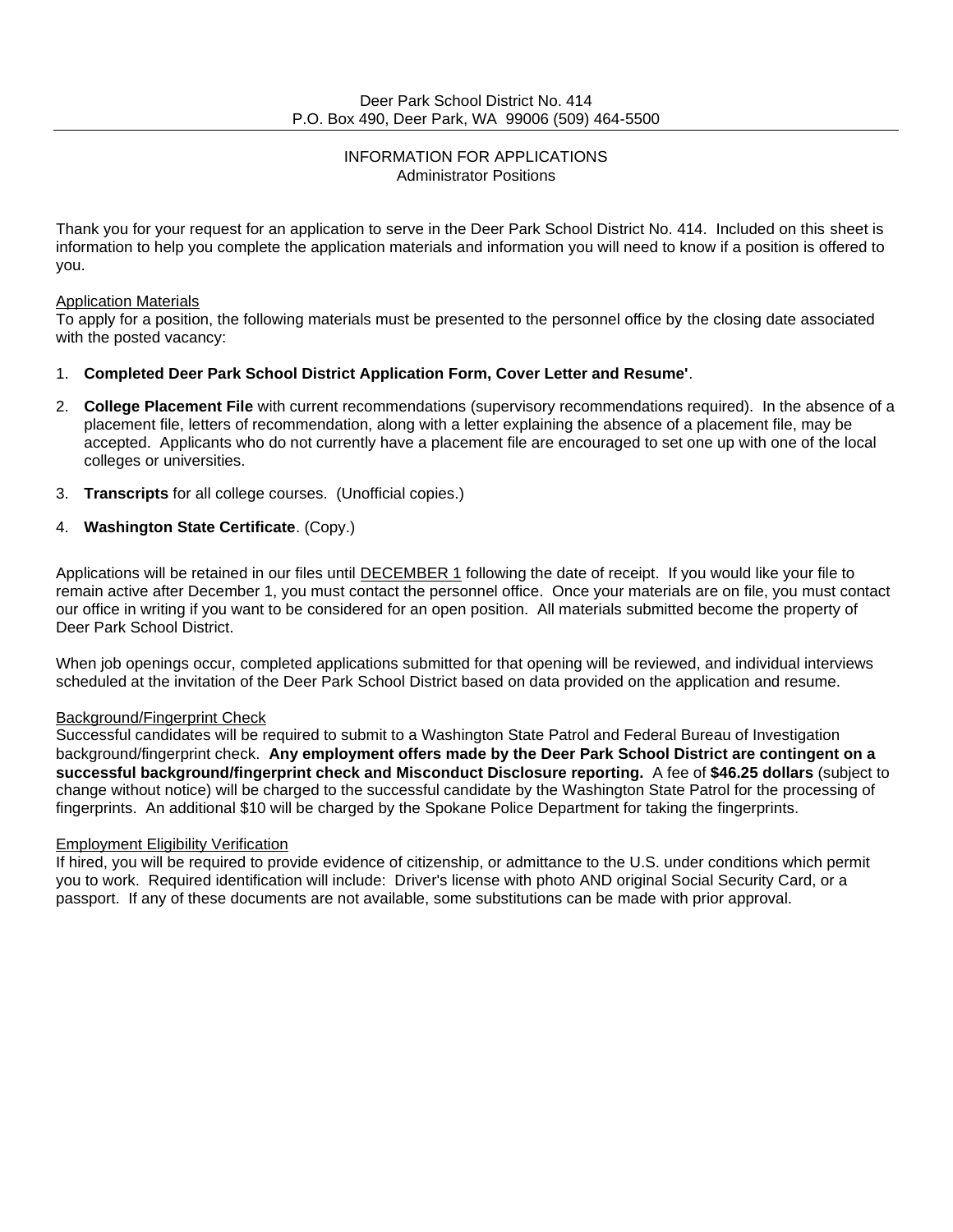### **DISCRIMINATION PROHIBITED**

In compliance with federal and state regulations, the following is published for your information:

Deer Park School District No. 414 requires that its faculty, administration, and staff comply with the spirit and the law of equal opportunity and nondiscrimination. Individuals having responsibility for admitting students, employing faculty and staff, and administering educational programs and activities are required to comply with the district's policy and applicable state and federal laws that prohibit discrimination, to include but not be limited to:

- 1. RCW Chapter 49.60. State of Washington, Law Against Discrimination, RCW Chapter 49.60. prohibits discrimination because of race, creed color, national origin, gender, marital status, age, or the presence of any sensory, mental, or physical disability.
- 2. Title VI of the Civil Rights Act of 1964 prohibits discrimination against students on the basis of race, color, or national origin in the operation of any federally assisted program.
- 3. Title VII of the Civil Rights Act of 1964, as amended by the Equal Employment Opportunity Act, 1972, prohibits discrimination in employment on the basis of race, color, gender, religion, or national origin.
- 4. Regulations implementing Title IX of the Education Amendments of 1972 states:

" No person shall, on the basis of gender, be excluded from participation in, be denied the benefits of, or be subjected to discrimination under any academic, extracurricular, research, occupational training, or other education program or activity operated by a recipient which receives or benefits from federal financial assistance."

- 5. WAC Chapter 392-190, Equal Educational Opportunity--Sex Discrimination Prohibited. This state law prohibits any public school district from discriminating on the basis of gender with regard to any activity conducted by or in behalf of a school district including, but not limited to, preschool, adult education, community education, and vocational-technical program activities.
- 6. Regulations implementing Section 504 of the Rehabilitation Act of 1973 prohibits discrimination on the basis of disability in any program or activity which receives or benefits from federal financial assistance.

Persons having special concerns in this regard should contact the Superintendent of Schools for the Deer Park School District No. 414, who coordinates the district's equal opportunity compliance efforts, P.O. Box 490, Deer Park, Washington, 99006, (509) 464-5500.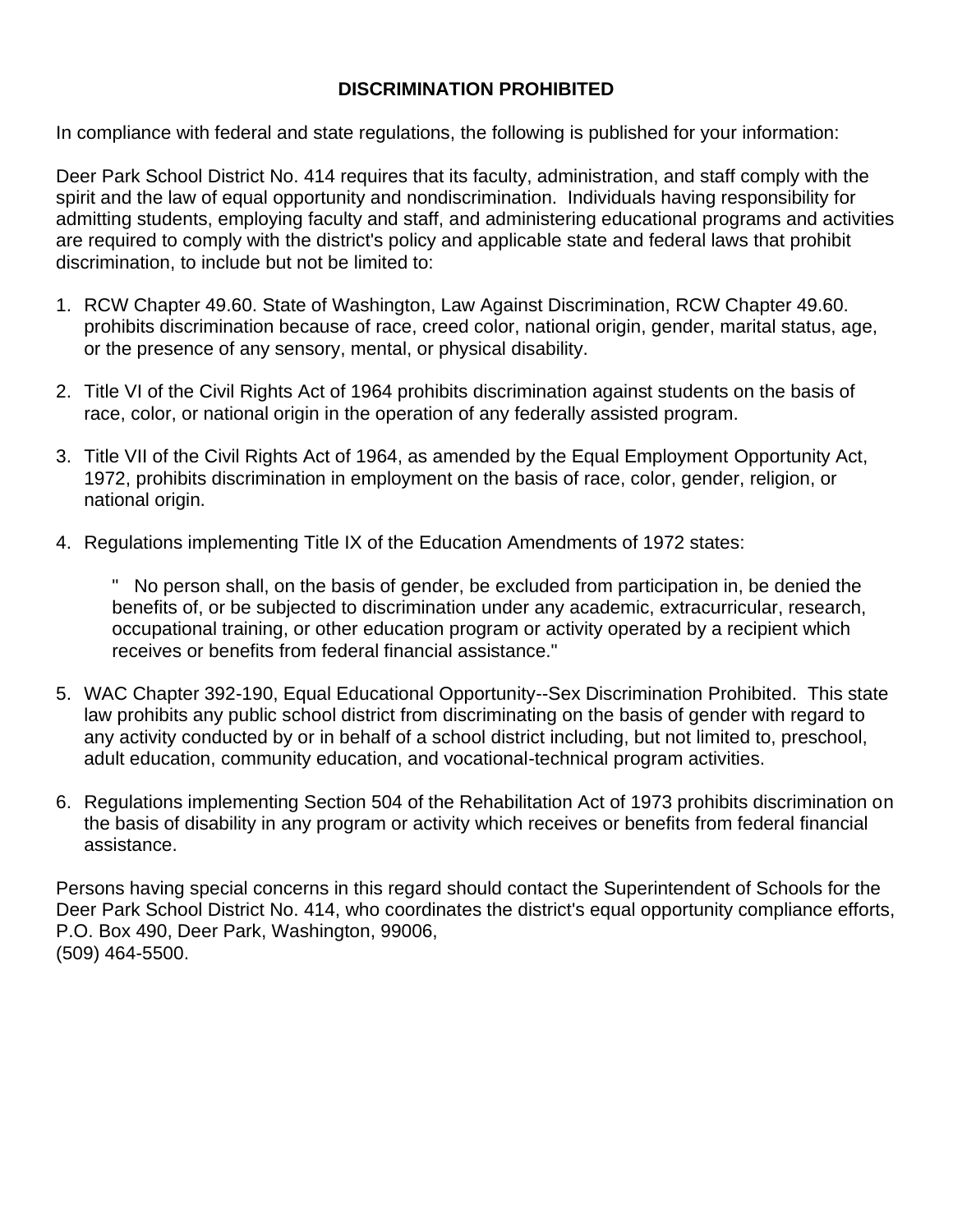# **DEER PARK SCHOOL DISTRICT NO. 414**

# **ADMINISTRATOR Application for Employment**

Personnel Office 428 N. Main, P.O. Box 490 Deer Park, WA 99006 Telephone: (509)464-5500

| Last Name                | First Name | Middle Name              | Social Security # (Optional) |
|--------------------------|------------|--------------------------|------------------------------|
| <b>Present Address</b>   | City       | Zip Code<br>State        | Telephone                    |
| <b>Permanent Address</b> | City       | Zip Code<br><b>State</b> | Telephone                    |
| Other Names              |            |                          | Work Phone                   |

### **CERTIFICATION**

Enclose copies of all current Washington State certificates you hold. It is necessary to have complete, accurate information about the certificate(s) you hold.

List current, valid Washington State certificates which have been issued to you. Remember to also attach a copy.

|               |      |        |             | Expiration |              |
|---------------|------|--------|-------------|------------|--------------|
|               | Type | Number | Date Issued | Date       | Endorsements |
| Teaching      |      |        |             |            |              |
|               |      |        |             |            |              |
|               |      |        |             |            |              |
|               |      |        |             |            |              |
| <b>ESA</b>    |      |        |             |            |              |
|               |      |        |             |            |              |
|               |      |        |             |            |              |
| Administrator |      |        |             |            |              |
|               |      |        |             |            |              |
|               |      |        |             |            |              |
|               |      |        |             |            |              |

# **PROFESSIONAL INFORMATION**

| Position you are applying for: |                                                                                |             |                 |
|--------------------------------|--------------------------------------------------------------------------------|-------------|-----------------|
| Preference: Elementary         | Middle School                                                                  | High School | District Office |
|                                | Have you ever been a member of a Washington State Retirement System? Yes _____ |             | $\rm No$        |

| If yes, when |              |                           |  |
|--------------|--------------|---------------------------|--|
|              | $\mathbf{X}$ | $\mathbf{v}$ $\mathbf{v}$ |  |

year year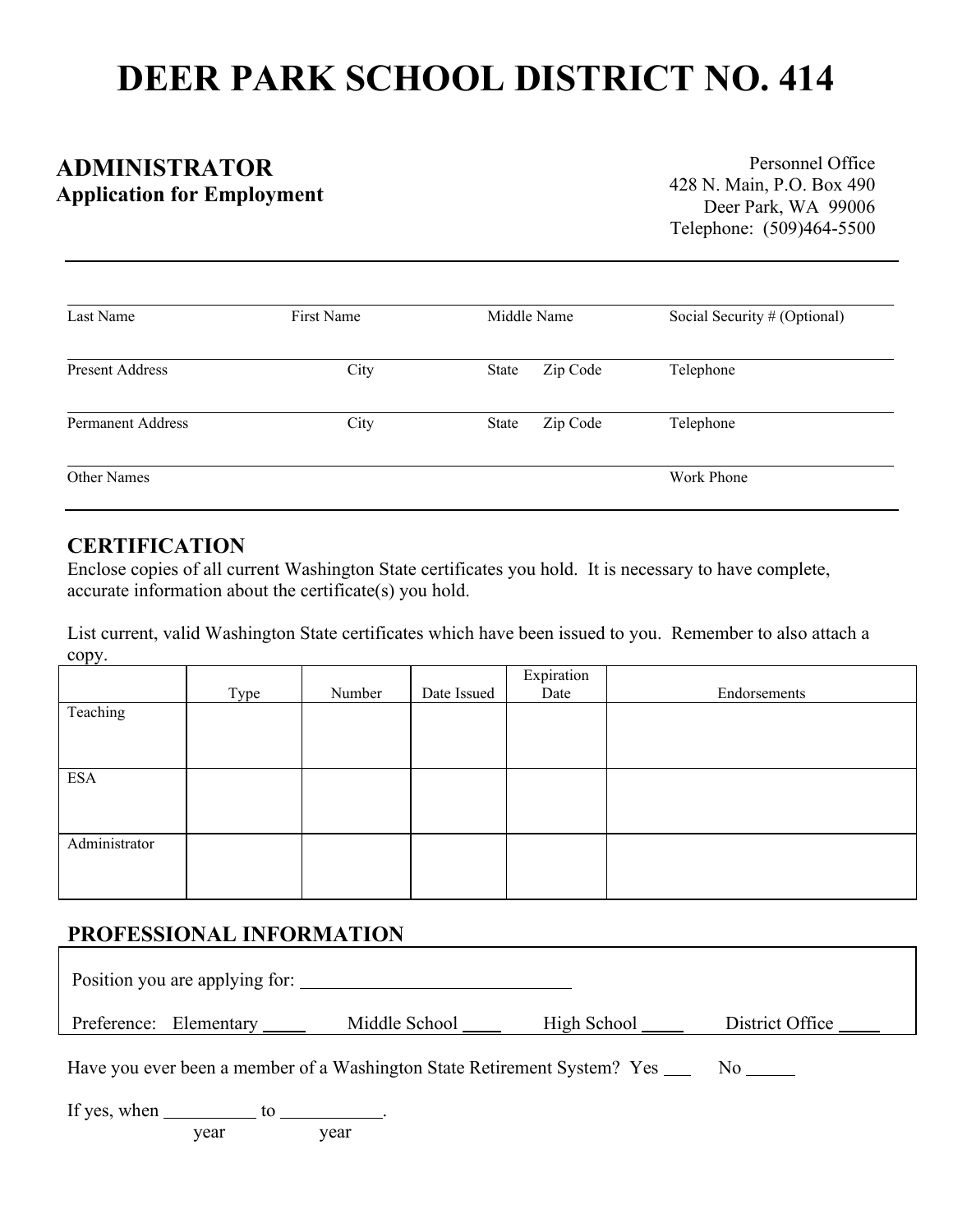# **EDUCATIONAL AND PROFESSIONAL TRAINING**

List all colleges attended, beginning with the most recent:

| Level of    | Name of School or |       |                |        | Year of    | Dates of Attendance |
|-------------|-------------------|-------|----------------|--------|------------|---------------------|
| Education   | University        | State | Field of Study | Degree | Graduation | From - To           |
| High School |                   |       |                |        |            |                     |
|             |                   |       |                |        |            |                     |
| College or  |                   |       |                |        |            |                     |
| University  |                   |       |                |        |            |                     |
|             |                   |       |                |        |            |                     |
|             |                   |       |                |        |            |                     |
|             |                   |       |                |        |            |                     |
|             |                   |       |                |        |            |                     |
|             |                   |       |                |        |            |                     |
|             |                   |       |                |        |            |                     |
|             |                   |       |                |        |            |                     |
|             |                   |       |                |        |            |                     |

# **TEACHING EXPERIENCE**

Deer Park School District grants experience only for those positions which require appropriate state certification and were performed after receiving a BA degree in the educational field. Final approval of experience shall be determined by the Personnel Department upon employment.

|                           |                   | Dates of   | Total |                    |
|---------------------------|-------------------|------------|-------|--------------------|
| District Name and Address | Subject(s) Taught | Employment | Years | Reason for Leaving |
|                           |                   |            |       |                    |
|                           |                   |            |       |                    |
|                           |                   |            |       |                    |
|                           |                   |            |       |                    |
|                           |                   |            |       |                    |
|                           |                   |            |       |                    |
|                           |                   |            |       |                    |
|                           |                   |            |       |                    |
|                           |                   |            |       |                    |
|                           |                   |            |       |                    |
|                           |                   |            |       |                    |
|                           |                   |            |       |                    |
|                           |                   |            |       |                    |
|                           |                   |            |       |                    |
|                           |                   |            |       |                    |
|                           |                   |            |       |                    |

# **ADMINISTRATIVE INTERNSHIP(S)**

List internships, beginning with the most recent.

| Name of School | School District Name/Address/Phone | <b>State</b> | Grade Level | Dates<br>From - To |
|----------------|------------------------------------|--------------|-------------|--------------------|
|                |                                    |              |             |                    |
|                |                                    |              |             |                    |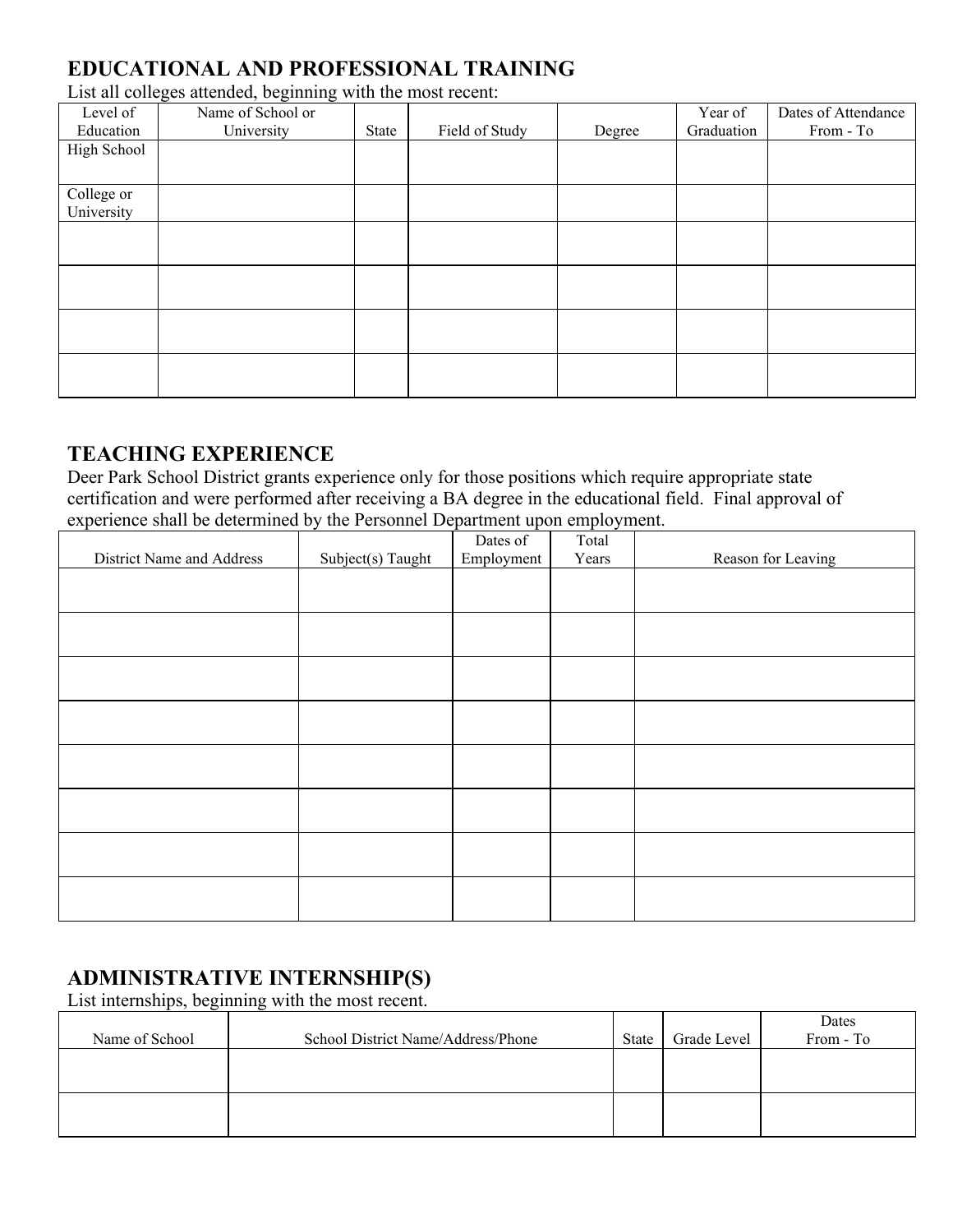## **ADMINISTRATIVE EXPERIENCE**

List administrative assignments, beginning with the most recent.

| District Name and Address | Position -<br>Grade Levels | Dates of<br>Employment<br>From - To | Total<br>Years | Name of Supervisor | Reason for Leaving |
|---------------------------|----------------------------|-------------------------------------|----------------|--------------------|--------------------|
|                           |                            |                                     |                |                    |                    |
|                           |                            |                                     |                |                    |                    |
|                           |                            |                                     |                |                    |                    |
|                           |                            |                                     |                |                    |                    |
|                           |                            |                                     |                |                    |                    |

# **EXPERIENCE OTHER THAN CERTIFICATED SCHOOL EXPERIENCE**

Include military service. List in order of occurrence.

| Dates of<br>Employment<br>From - To | Firm or Employer | Position Title | Full<br>Time<br>(Yes/No) | Reason for Leaving |
|-------------------------------------|------------------|----------------|--------------------------|--------------------|
|                                     |                  |                |                          |                    |
|                                     |                  |                |                          |                    |
|                                     |                  |                |                          |                    |
|                                     |                  |                |                          |                    |
|                                     |                  |                |                          |                    |

# **CIVIC ACTIVITIES**

Describe any involvement in civic activities.

Have you ever had a certificate revoked, suspended or denied, or have you voluntarily relinquished a teaching or administrative certificate to avoid revocation procedures?

Yes No No If yes, name of state: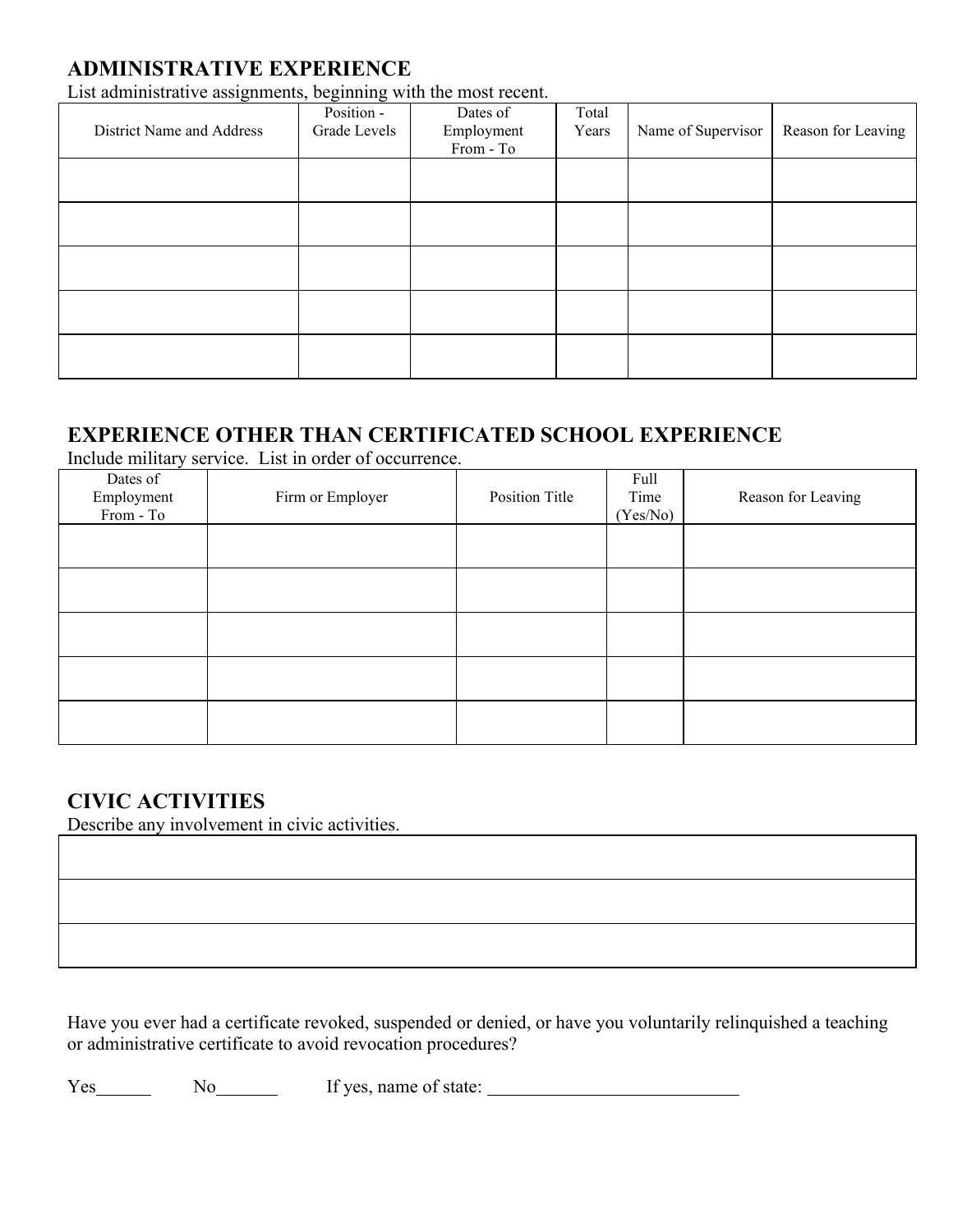### **REFERENCES**

List at least three references. Include current (most recent) employer/ supervisor.

| Name | Position/Relationship | Address | Telephone Number |
|------|-----------------------|---------|------------------|
|      |                       |         |                  |
|      |                       |         |                  |
|      |                       |         |                  |
|      |                       |         |                  |

### **SIGNATURE RELEASE**

All of the information I have provided in this application is true, correct and complete. I authorize Deer Park School District No. 414 to inquire with former employers or references and obtain any and all information regarding my professional and personal background. I release and waive Deer Park School District No. 414, my former employer, and all references from any and all liability in obtaining or disclosing such information. I agree that if I have provided false or incomplete statements, the district may, at its sole discretion, without notice or due process procedures, terminate my employment contract. If such action is taken by the district, the contract shall be deemed void from its inception.

Signature of Applicant Date

A complete employment file is the responsibility of the applicant.

In order to assure that you will have a completed file in our office, be sure to check and see that you have taken care of the following documents:

- $\Box$  Completed application form
- $\Box$  Copy of Washington State Certificate(s) included
- $\Box$  College placement file has been forwarded
- Complete resume and cover letter included
- $\Box$  Unofficial copies of all transcripts are included.

This application will be retained in our files until DECEMBER 1 following the date of receipt. If you would like your file to remain active after December 1, you must contact the personnel office in writing.

The Deer Park School District No. 414 complies with federal rules and regulations that prohibit discrimination based on race, gender or disabilities in employment or participation in programs or activities. Direct inquiries to: Compliance Officer, Deer Park School District No. 414, P.O. Box 490, Deer Park, WA 99006; or telephone: (509)464-5500.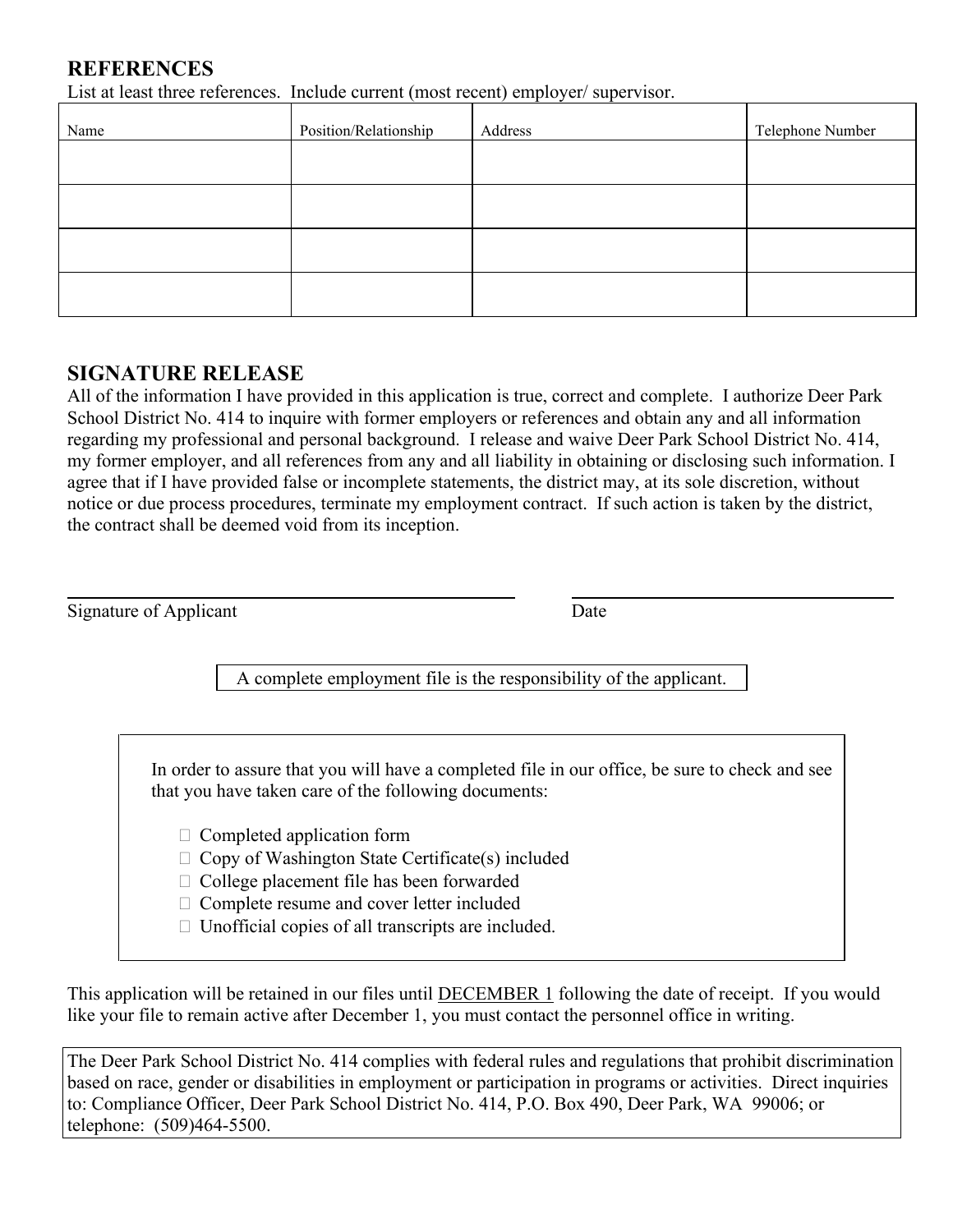### **EQUAL OPPORTUNITY/AFFIRMATIVE ACTION EMPLOYER DEER PARK SCHOOL DISTRICT NO. 414**

### **APPLICANT DISCLOSURE FORM** *PURSUANT TO RCW 43.43.830*

In accordance with RCW 43.43.830, applicants are required to complete this disclosure form. In addition, applicants who have been offered employment as outlined in said law, will be required to complete a request for criminal history, including fingerprinting. These requests will be forwarded to the Washington State Patrol for disclosure of any applicable charges or findings as well as to the FBI. Applicants may be employed on a conditional basis pending completion of such background investigation.

Answer **YES** or **NO** to each listed item. If the answer is YES to any item, attach an additional sheet with explanation indicating the charge or finding, the date, and the court(s) involved.

1. Have you ever been convicted of any crimes against persons as defined in RCW 43.43.830, and listed as follows: Aggravated murder; first or second degree murder, first or second degree kidnapping; first, second o r third degree assault; first, second or third degree rape; first, second or third degree statutory rape; first or second degree robbery; first degree arson; first degree burglary; first or second degree manslaughter; first or second degree extortion; indecent liberties; incest; vehicular homicide; first degree promoting prostitution; communication with a minor; unlawful imprisonment; simple assault; sexual exploitation of minors; first or second degree criminal mistreatment; child abuse or neglect as defined in RCW 26.44.020; first or second degree custodial interference; malicious harassment; first, second, or third degree child molestation; first or second degree sexual misconduct with a minor; patronizing a juvenile prostitute; child abandonment; promoting pornography; selling or distributing erotic material to a minor; custodial assault; violation of child abuse restraining order; child buying or selling; prostitution; felony indecent exposure; or any of these crimes as they may be renamed in the future?

| YES. | NΟ |  |
|------|----|--|
|      |    |  |

2. Have you ever been found in any dependency action under RCW 13.34.030 (2) (b) to have sexually assaulted or exploited any minor or to have physically abused any minor?

YES  $\Box$  NO  $\Box$ 

3. Have you ever been found by a court in a domestic relations proceeding under Title 26 RCW to have sexually abused or exploited any minor or to have physically abused any minor?

YES  $\Box$  NO  $\Box$ 

4. Have you ever been found in any disciplinary board final decision to have sexually abused or exploited any minor or to have physically abused any minor?

| NO |  |
|----|--|
|    |  |
|    |  |

5. Have you been convicted in the past 10 years of any crime: felony or misdemeanor?

YES  $\Box$  NO  $\Box$ 

Pursuant to RCW 9A.72.085, I hereby certify under penalty of perjury under the laws of the State of Washington that 7he foregoing is true and correct. Furthermore, I understand that my continued employment is conditional upon the fingerprinting and background checks that Deer Park School District will conduct.

Applicant Signature **Date** 

The Deer Park School District No. 414 complies with federal rules and regulations that prohibit discrimination based on race, gender or disabilities in employment or participation in programs or activities. Direct inquiries to: Compliance Officer, Deer Park School District No. 414, P.O. Box 490, Deer Park, WA 99006; or telephone: (509)464-5500.

**Deer Park School District is a tobacco free workplace.**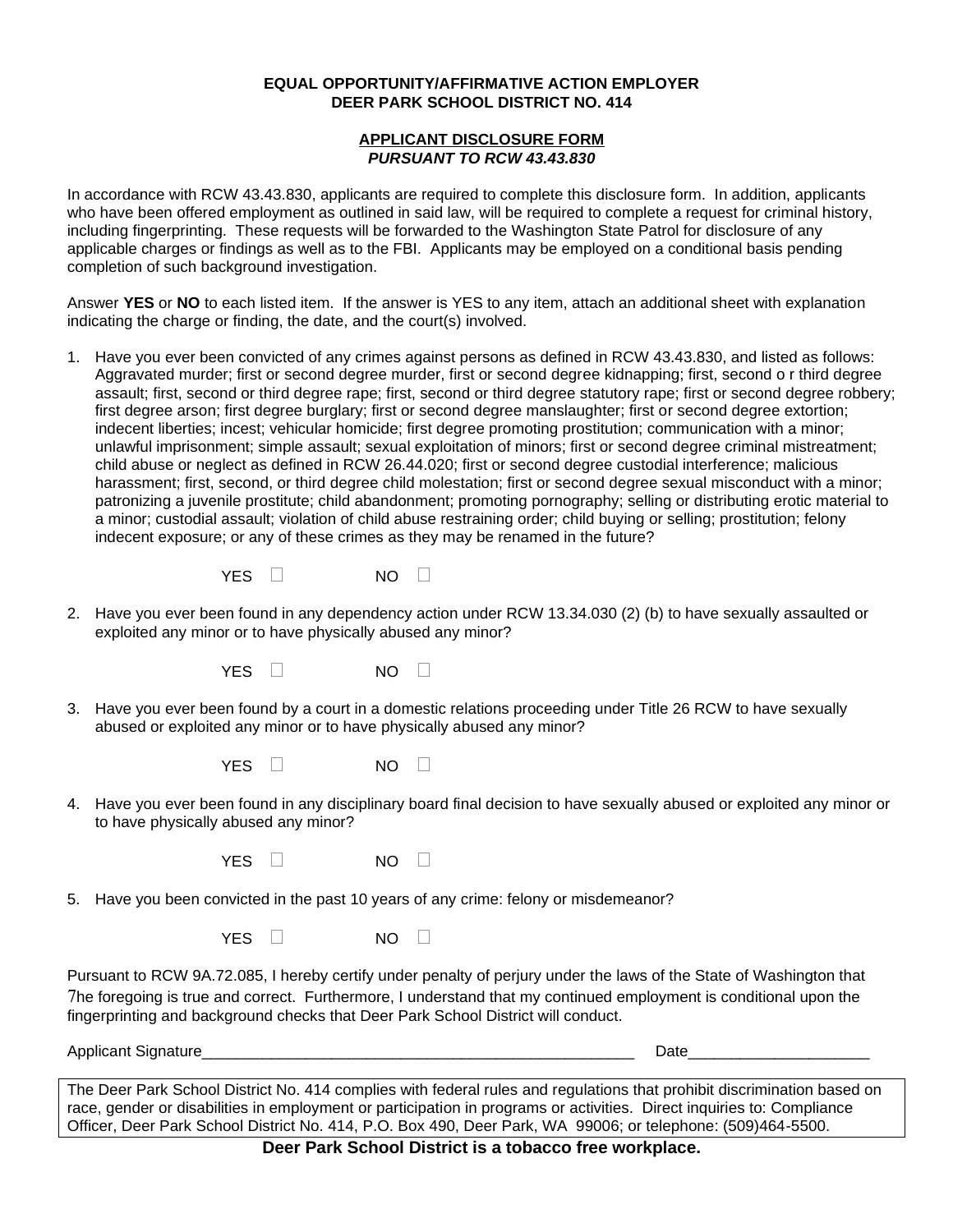#### Deer Park School District No. 414 P O Box 490 Deer Park WA 99006 (509) 464-5500 FAX (509) 464-5510

# **PRE-EMPLOYMENT BACKGROUND QUESTIONNAIRE**

Please complete the following questions and sign the declaration. Any falsification or deliberate misrepresentation, including omission of a material fact or failure to complete any part of your application or this questionnaire can be grounds for denial of employment or immediate termination of employment with the Deer Park School District.

ALL REQUIRED DOCUMENTATION REQUESTED BELOW MUST ACCOMPANY THIS FORM. ALL QUESTIONS MUST BE ANSWERED. IF ADDITIONAL SPACE IS NEEDED, ATTACH A SEPARATE SHEET OF PAPER. IF YOU DO NOT UNDERSTAND ANY QUESTION, ASK FOR CLARIFICATION BEFORE ANSWERING.

| <b>SECTION I - PERSONAL INFORMATION (Please print or type)</b>                                                                                                                                |                                     |  |                                                                                                                                                                                                                                                                                                                                                                                    |  |  |  |  |  |
|-----------------------------------------------------------------------------------------------------------------------------------------------------------------------------------------------|-------------------------------------|--|------------------------------------------------------------------------------------------------------------------------------------------------------------------------------------------------------------------------------------------------------------------------------------------------------------------------------------------------------------------------------------|--|--|--|--|--|
| 1.                                                                                                                                                                                            | NAME:                               |  | Middle<br>First<br>Last                                                                                                                                                                                                                                                                                                                                                            |  |  |  |  |  |
| 2.                                                                                                                                                                                            | ADDRESS: (complete mailing address) |  |                                                                                                                                                                                                                                                                                                                                                                                    |  |  |  |  |  |
| 3.                                                                                                                                                                                            | TELEPHONE:                          |  | Business (<br>Home (                                                                                                                                                                                                                                                                                                                                                               |  |  |  |  |  |
| $\overline{4}$ .                                                                                                                                                                              |                                     |  | Please list all former names (a) you have used when working for another employer or (b) by which you are known to<br>reference. (If more than three, list on a separate sheet of paper.)                                                                                                                                                                                           |  |  |  |  |  |
|                                                                                                                                                                                               |                                     |  | <b>SECTION II - PROFESSIONAL FITNESS</b>                                                                                                                                                                                                                                                                                                                                           |  |  |  |  |  |
| If you answer "yes" to any of the questions in Section II, provide a complete explanation on a separate sheet of paper, including<br>duties, circumstances, and any supporting documentation. |                                     |  |                                                                                                                                                                                                                                                                                                                                                                                    |  |  |  |  |  |
| Yes                                                                                                                                                                                           | N <sub>o</sub>                      |  |                                                                                                                                                                                                                                                                                                                                                                                    |  |  |  |  |  |
| $\Box$                                                                                                                                                                                        | $\vert \ \ \vert$                   |  | 1. Have you ever been dismissed, discharged, non-renewed or fired from any employment?                                                                                                                                                                                                                                                                                             |  |  |  |  |  |
| $\Box$                                                                                                                                                                                        | $\vert \ \ \vert$                   |  | 2. Have you ever resigned from or otherwise left any employment while allegations of misconduct or poor<br>performance on your part were pending or under investigation?                                                                                                                                                                                                           |  |  |  |  |  |
| $\overline{\phantom{a}}$                                                                                                                                                                      | $\vert \ \ \vert$                   |  | 3. Have you ever terminated your employment (voluntarily or under threat of termination) before your contract<br>had been fully completed?                                                                                                                                                                                                                                         |  |  |  |  |  |
|                                                                                                                                                                                               |                                     |  | 4. Have you ever been disciplined by a past or present employer?                                                                                                                                                                                                                                                                                                                   |  |  |  |  |  |
|                                                                                                                                                                                               | $\overline{\phantom{a}}$            |  | 5. Are you currently the subject of any investigation or inquiry because of allegations of misconduct<br>unprofessional conduct, or harassment by an employer?                                                                                                                                                                                                                     |  |  |  |  |  |
|                                                                                                                                                                                               |                                     |  | <b>SECTION III - CRIMINAL HISTORY</b>                                                                                                                                                                                                                                                                                                                                              |  |  |  |  |  |
| Yes                                                                                                                                                                                           | N <sub>o</sub>                      |  |                                                                                                                                                                                                                                                                                                                                                                                    |  |  |  |  |  |
|                                                                                                                                                                                               | $\Box$                              |  | 1. Have you ever been convicted of any crime? (Note: For the purpose of this question, "convicted" includes<br>(1) all instances in which a plea of guilty or nolo contendere is the basis of conviction, and (2) all proceedings<br>in which a sentence has been suspended or deferred). You need not list traffic violations for which a fine of<br>less than \$150 was imposed. |  |  |  |  |  |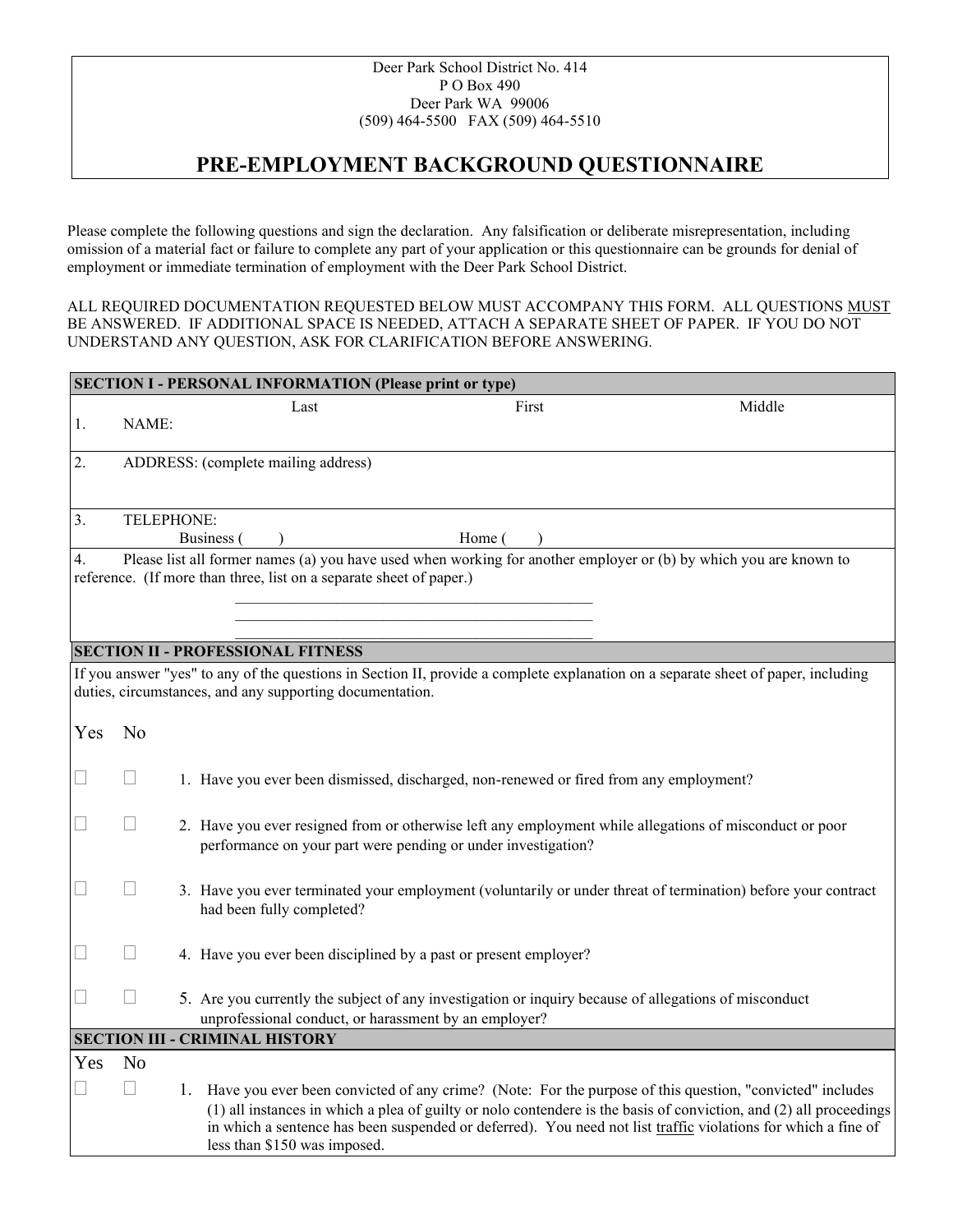| Yes                                                                                                                                                                                                                                                                                                                                                                                                                    | N <sub>o</sub>                                                                              |    |                                                                                                                                                                                                                                                                                                                                                                                     |                                                                                                                 |  |  |  |
|------------------------------------------------------------------------------------------------------------------------------------------------------------------------------------------------------------------------------------------------------------------------------------------------------------------------------------------------------------------------------------------------------------------------|---------------------------------------------------------------------------------------------|----|-------------------------------------------------------------------------------------------------------------------------------------------------------------------------------------------------------------------------------------------------------------------------------------------------------------------------------------------------------------------------------------|-----------------------------------------------------------------------------------------------------------------|--|--|--|
|                                                                                                                                                                                                                                                                                                                                                                                                                        |                                                                                             | 2. | Do you currently have any outstanding criminal charges or warrants of arrest<br>a.<br>pending against you in Washington?                                                                                                                                                                                                                                                            |                                                                                                                 |  |  |  |
|                                                                                                                                                                                                                                                                                                                                                                                                                        |                                                                                             |    | Do you currently have any outstanding criminal charges or warrants of arrest<br>$b_{\cdot}$<br>pending against you in any other state, province, territory, and/or country?                                                                                                                                                                                                         |                                                                                                                 |  |  |  |
|                                                                                                                                                                                                                                                                                                                                                                                                                        | If you have answered "yes" to question 1 or 2 of Section III, please provide the following: |    |                                                                                                                                                                                                                                                                                                                                                                                     |                                                                                                                 |  |  |  |
|                                                                                                                                                                                                                                                                                                                                                                                                                        |                                                                                             |    | a.<br>The name and address of the arresting agency;<br>$b_{\cdot}$<br>The date of the arrest;<br>$c_{\cdot}$<br>The final disposition, if any;<br>d.<br>If a court was involved, the name and address of the court;<br>e.<br>The complete arrest report and sentence and judgment; and<br>f.<br>A complete driving abstract for five years if the arrest was driving related.<br>g. | A detailed statement including what occurred, the nature of the offense, charge or warrant;                     |  |  |  |
|                                                                                                                                                                                                                                                                                                                                                                                                                        |                                                                                             | 3. | Are you presently under investigation in any jurisdiction for possible criminal charges? If your answer is<br>"yes", identify agency and location (street, address, city, state): ________________________________                                                                                                                                                                  |                                                                                                                 |  |  |  |
|                                                                                                                                                                                                                                                                                                                                                                                                                        |                                                                                             |    |                                                                                                                                                                                                                                                                                                                                                                                     |                                                                                                                 |  |  |  |
|                                                                                                                                                                                                                                                                                                                                                                                                                        |                                                                                             |    | A "yes" answer to questions 1 through 3 above will not necessarily bar you from employment.<br><b>SECTION IV - FITNESS</b>                                                                                                                                                                                                                                                          |                                                                                                                 |  |  |  |
| Yes                                                                                                                                                                                                                                                                                                                                                                                                                    | N <sub>o</sub>                                                                              |    |                                                                                                                                                                                                                                                                                                                                                                                     |                                                                                                                 |  |  |  |
|                                                                                                                                                                                                                                                                                                                                                                                                                        |                                                                                             | 1. | applied, with or without reasonable accommodation?                                                                                                                                                                                                                                                                                                                                  | Are you able to perform the essential job functions of the certificated/classified position, for which you have |  |  |  |
|                                                                                                                                                                                                                                                                                                                                                                                                                        |                                                                                             |    | 2. Do you currently use illegal drugs?                                                                                                                                                                                                                                                                                                                                              |                                                                                                                 |  |  |  |
|                                                                                                                                                                                                                                                                                                                                                                                                                        |                                                                                             | 3. | Have you used illegal drugs in the last year? If your answer is "yes", explain on a separate sheet of paper.                                                                                                                                                                                                                                                                        |                                                                                                                 |  |  |  |
|                                                                                                                                                                                                                                                                                                                                                                                                                        |                                                                                             | 4. | Have you ever been found in any dependency or domestic relation matter to have sexually assaulted or<br>exploited any minor?                                                                                                                                                                                                                                                        |                                                                                                                 |  |  |  |
|                                                                                                                                                                                                                                                                                                                                                                                                                        |                                                                                             | 5. | Have you ever been found in any dependency or domestic relation matter to have physically abused any<br>person?                                                                                                                                                                                                                                                                     |                                                                                                                 |  |  |  |
|                                                                                                                                                                                                                                                                                                                                                                                                                        |                                                                                             |    | If you answered "yes" to questions 4 or 5, attach copies of any court orders entered in the above proceeding.<br><b>DECLARATION</b>                                                                                                                                                                                                                                                 |                                                                                                                 |  |  |  |
|                                                                                                                                                                                                                                                                                                                                                                                                                        |                                                                                             |    |                                                                                                                                                                                                                                                                                                                                                                                     |                                                                                                                 |  |  |  |
| certify (or declare) under the penalty of perjury under the laws of the State of<br>Washington that the foregoing and all information included in the application is true and correct.                                                                                                                                                                                                                                 |                                                                                             |    |                                                                                                                                                                                                                                                                                                                                                                                     |                                                                                                                 |  |  |  |
| If the information provided or answer(s) to any question on the application or Pre-Employment Background Questionnaire change<br>prior to my being hired, I understand that I must immediately notify the Deer Park School District.                                                                                                                                                                                   |                                                                                             |    |                                                                                                                                                                                                                                                                                                                                                                                     |                                                                                                                 |  |  |  |
| I understand I must answer this application truthfully and completely. Any falsification or deliberate misrepresentation, including<br>omission of a material fact, in completion of this application can be grounds for denial of employment or immediate termination of<br>employment. I further understand that applicants are employed on a conditional basis pending completion of a background<br>investigation. |                                                                                             |    |                                                                                                                                                                                                                                                                                                                                                                                     |                                                                                                                 |  |  |  |
| Signature                                                                                                                                                                                                                                                                                                                                                                                                              |                                                                                             |    | Date                                                                                                                                                                                                                                                                                                                                                                                | City/State                                                                                                      |  |  |  |